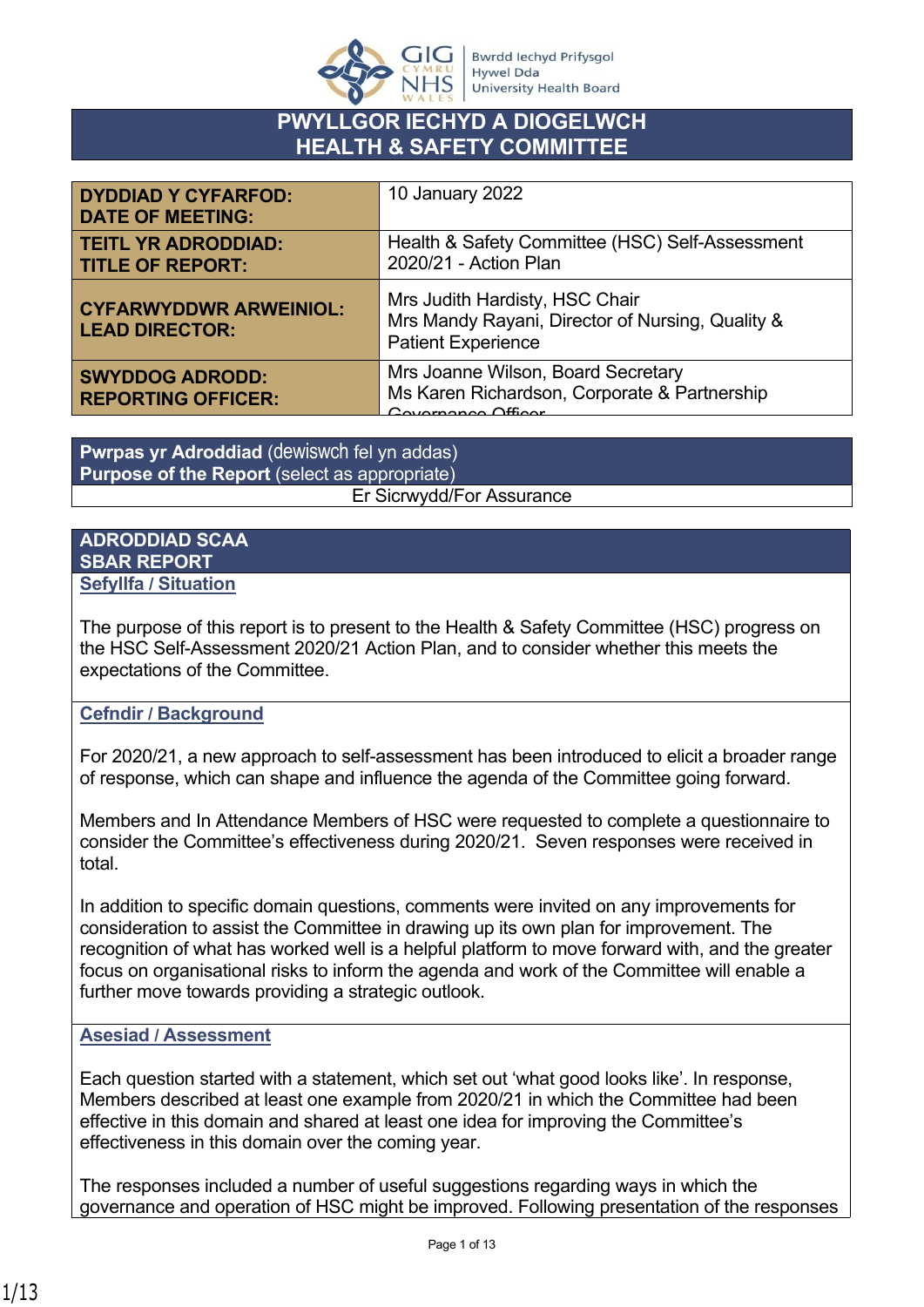and suggested improvements to the HSC meeting on  $6<sup>th</sup>$  July 2021, it was agreed that an update on the progress of actions be presented to a future meeting of the Committee.

## **Question 1**

**The Committee seeks assurances in regard to:** 

- The Health Board's arrangements for ensuring the health, safety, welfare and security of all employees and of those who may be affected by work-related activities, such as patients, members of the public, volunteers, contractors, etc.
- The effectiveness of arrangements to ensure organisation-wide compliance with the Health Board's Health and Safety Policy, monitoring delivery against the Health and Safety Committee's work programme and ensuring compliance with the relevant Standards for Health Services in Wales, advising the Board where appropriate regarding how its health and safety management may be strengthened and developed further.
- Processes for the review of accidents, incidents and notifiable disease statistics in order to keep an organisational focus on trends, to ensure that corrective action and prioritisation of high risk issues are brought to the attention of the appropriate groups, and to share learning across the organisation.
- Processes for the review of Health and Safety compliance across the whole of the Health Board's business undertakings, including a programme of Health and Safety audits and review of findings of safety management system audits, seeking assurance that corrective actions are put in place and ensuring that reports and factual information from external regulatory agencies are acted upon within achievable timescales.
- The effective management of risks relating to health, safety, security, fire and service/ business interruption/disruption across all the Health Board's activities (including for hosted services and through partnerships and Joint Committees as appropriate), providing assurance that effective risk assessments are undertaken and addressed.
- The Committee constantly seeks to strengthen the ways in which it achieves this, challenging itself to avoid tokenism, welcoming contributions, engaging with criticism and accounting for and learning from failings.

| <b>Suggestions Made for</b><br><b>Improvement</b>                                                                                                                                                                                                                                                                                                                                                                     | <b>Health Board Response</b>                                                                                                                                 | <b>Progress</b>                                                                                                                                                                                                                            |
|-----------------------------------------------------------------------------------------------------------------------------------------------------------------------------------------------------------------------------------------------------------------------------------------------------------------------------------------------------------------------------------------------------------------------|--------------------------------------------------------------------------------------------------------------------------------------------------------------|--------------------------------------------------------------------------------------------------------------------------------------------------------------------------------------------------------------------------------------------|
| It is important to continually raise<br>the profile of Health and Safety in<br>the workplace. Whilst there are<br>newsletters and information<br>regularly on what achievements<br>there are or have been, it would<br>be beneficial for one regarding<br>the Health & Safety Executive<br>(HSE), even if it is only twice a<br>year, to be shared with all the<br>staff. Included in that is the role<br>of the HSE. | This is outside of the remit<br>of the Committee,<br>however this suggestion<br>will be shared with the<br><b>Health and Safety Team</b><br>to take forward. | Profile is being raised as<br>part of the Induction<br><b>Training for Managers.</b><br>Information relating to the<br>role and enforcement<br>powers of the HSE will be<br>placed on the Health,<br>Safety & Security (HS&S)<br>web page. |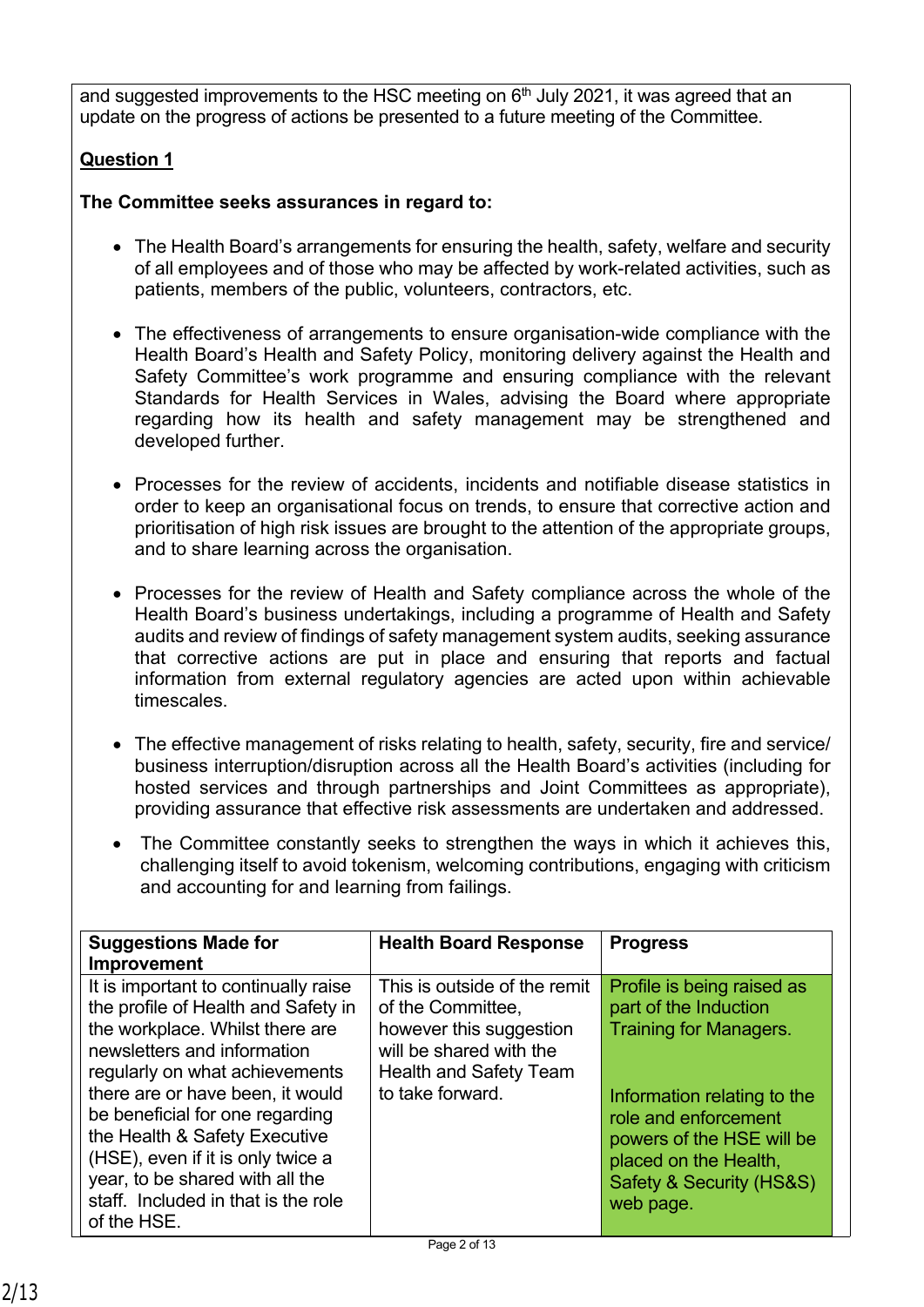| Going forward, with the<br>establishment of the Committee a<br>request that further visits from the<br>Mid Wales Fire and Rescue<br>Service (MWFRS) are reported in<br>a timely way and any actions<br>required monitored to give the<br>Board assurance and hopefully<br>avoid any enforcement notices<br>etc.                                                       | This is already included<br>within the Committee's<br>Terms of Reference (ToR)<br>and forward work<br>programme.                                                                                                                         | Complete - included<br>within the Fire Safety<br>Update Report which is a<br>standing agenda item for<br>HSC.                                                                                                                                                                       |
|-----------------------------------------------------------------------------------------------------------------------------------------------------------------------------------------------------------------------------------------------------------------------------------------------------------------------------------------------------------------------|------------------------------------------------------------------------------------------------------------------------------------------------------------------------------------------------------------------------------------------|-------------------------------------------------------------------------------------------------------------------------------------------------------------------------------------------------------------------------------------------------------------------------------------|
| Agenda setting will be key to<br>ensuring that the Committee<br>remains focused on issues at the<br>appropriate level and does not<br>become too operational.                                                                                                                                                                                                         | In agreement, although<br>this also represents a<br>meeting management<br>issue, which the Chair will<br>control during meetings if<br>the discussion becomes<br>too operational.                                                        | No response required.                                                                                                                                                                                                                                                               |
| Given the current status on<br>delivery of enforcement measures<br>together with other reports<br>delivered on Fire Safety i.e. Risk<br>assessments, training statistics<br>etc., it could be considered a<br>more tabular approach in the<br>shape of a dashboard-type<br>presentation would be more<br>effective with a short SBAR<br>introducing these statistics. | This approach could be<br>discussed with the report<br>writer. However,<br>whichever format is<br>presented, the information<br>provided is required to<br>enable the Committee to<br>receive assurance on the<br>work being progressed. | It should be recognised<br>that this is an extensive<br>programme with<br>completion of a number of<br>actions not expected until<br>2025. However, this will<br>be an effective way of<br>improving the report when<br>further progress is made<br>with the delivery<br>programme. |
| When it is allowable, the re-<br>establishment of Committee<br>Chairs meeting together.                                                                                                                                                                                                                                                                               | The Committee Chairs'<br>meetings will be re-<br>established from<br>September 2021                                                                                                                                                      | <b>Complete - Committee</b><br>Chairs' meetings<br>commenced September<br>2021.                                                                                                                                                                                                     |

The Committee works **strategically**. This means it aligns its work with the Health Board's overarching strategic priorities and delivery plans. It commissions work in support of those priorities, providing the Board with the assurance necessary to have confidence in its ability to deliver.

| <b>Suggestions Made for</b><br>Improvement                                                                                                                                                            | <b>Health Board Response</b>                                                                                                                                                                                       | <b>Progress</b>       |
|-------------------------------------------------------------------------------------------------------------------------------------------------------------------------------------------------------|--------------------------------------------------------------------------------------------------------------------------------------------------------------------------------------------------------------------|-----------------------|
| Give strong support developing<br>the Health and Safety team<br>under the guidance of the Head<br>of Health, Safety & Security and<br>the Director of Nursing, Quality &<br><b>Patient Experience</b> | The Health Board will<br>continue to provide<br>support where required,<br>in order to ensure the<br>good progress made<br>during the past year<br>continues. This is<br>outside of the remit of the<br>Committee. | No response required. |
| The Committee needs to ensure                                                                                                                                                                         | The Committee will                                                                                                                                                                                                 | Complete – included   |
| that any issues highlighted by                                                                                                                                                                        | review all issues raised                                                                                                                                                                                           | within the Health and |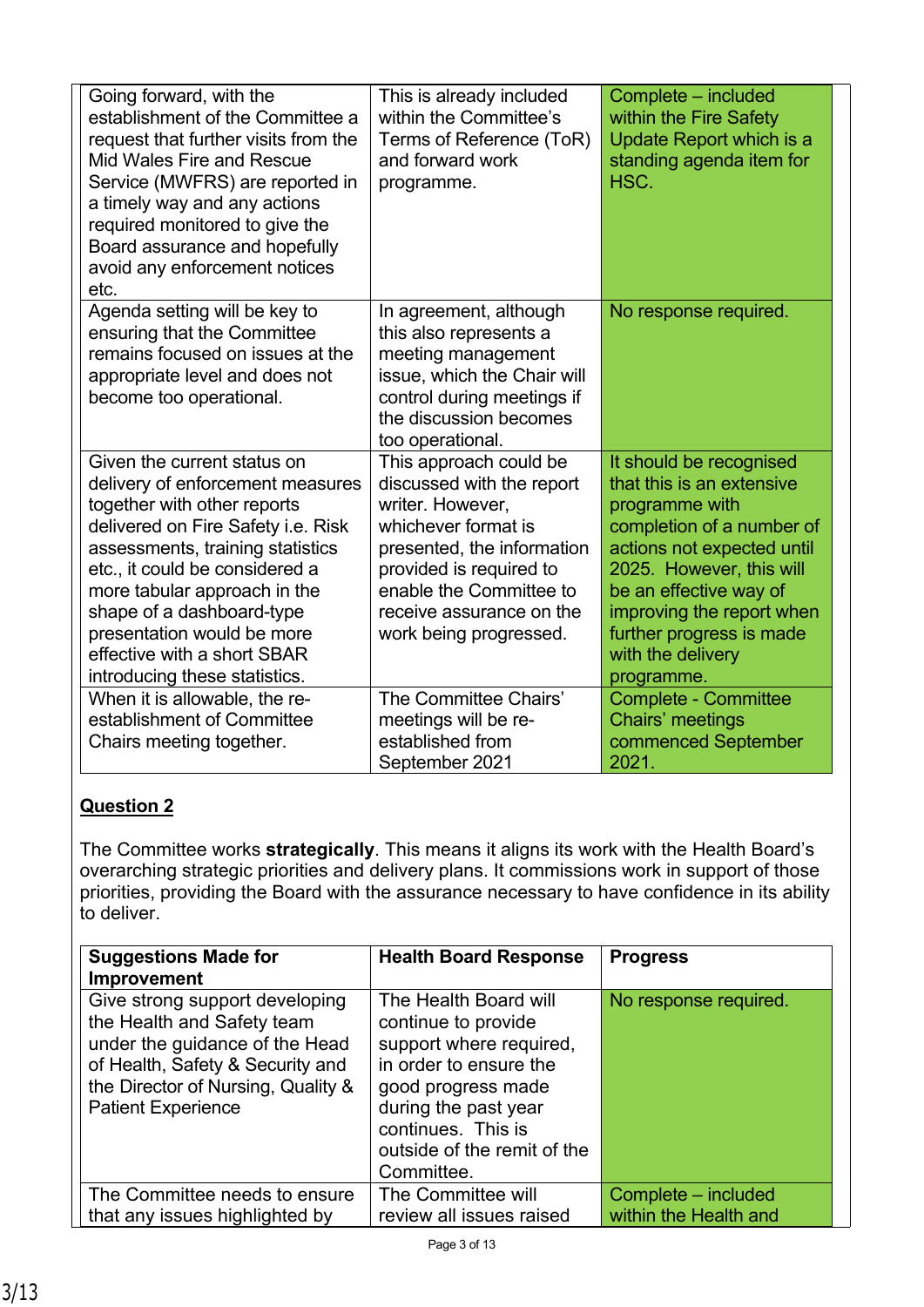| the HSE are progressed to<br>ensure an ongoing process of<br>improvement going forward.                                                                                                                                                                                                                                                                                                                                                                                                                                       | as part of its routine<br>business in order to<br>provide assurance to the<br>Board.                                                                                                                                                                                                           | <b>Safety Executive</b><br><b>Enforcement Action</b><br>Update, which is a<br>standing agenda item for<br>HSC.                                                                                                                                                                                                                                                                                                                                                                                                                                        |
|-------------------------------------------------------------------------------------------------------------------------------------------------------------------------------------------------------------------------------------------------------------------------------------------------------------------------------------------------------------------------------------------------------------------------------------------------------------------------------------------------------------------------------|------------------------------------------------------------------------------------------------------------------------------------------------------------------------------------------------------------------------------------------------------------------------------------------------|-------------------------------------------------------------------------------------------------------------------------------------------------------------------------------------------------------------------------------------------------------------------------------------------------------------------------------------------------------------------------------------------------------------------------------------------------------------------------------------------------------------------------------------------------------|
| Ongoing monitoring of reports,<br>and identifying trends                                                                                                                                                                                                                                                                                                                                                                                                                                                                      | This is already included<br>with the Committee's ToR<br>and forward work<br>programme.                                                                                                                                                                                                         | Complete - included<br>within the overarching<br>H&S Update, which is a<br>standing agenda item for<br>HSC.                                                                                                                                                                                                                                                                                                                                                                                                                                           |
| Having a clear work plan for the<br>coming year and indeed moving<br>towards a 3-year plan will also<br>be helpful, recognising there will<br>always be a need to respond to<br>issues as they emerge. Having<br>clear metrics and trajectories will<br>enable the strategic work plan to<br>be developed.                                                                                                                                                                                                                    | In agreement, however<br>Committee work<br>programmes need to be<br>agile in order to respond<br>to emerging issues.                                                                                                                                                                           | The Committee's work<br>plan is reviewed as part of<br>the agenda setting<br>process.<br>A H&S dashboard has<br>been developed, however<br>the metrics will continue to<br>be developed throughout<br>the coming year.                                                                                                                                                                                                                                                                                                                                |
| Whilst the Committee is effective<br>strategically, there appears to be<br>a lack of assurance being<br>presented directly from an<br>operational directorate<br>perspective. The assurance<br>reports presented generally are<br>produced by the Corporate<br>Health and Safety Team or<br>specific Fire Safety compliance.<br>And although the reports will<br>reflect what is happening<br>operationally there is still a<br>perception that Health<br>and Safety and Fire safety is<br>managed by the Corporate<br>Teams. | Health and Safety will be<br>a core agenda item on<br>the county-based quality<br>and safety committee<br>meetings and therefore<br>the link with the<br>operational services will<br>be strengthened.<br>Operational governance<br>and assurance<br>arrangements will be<br>reviewed in year. | H&S is a standing agenda<br>item on the core agenda<br>issued to all quality<br>governance meetings<br>within each directorate.<br><b>Escalation of matters</b><br>happen via the<br><b>Operational Quality &amp;</b><br><b>Safety Experience Sub</b><br>Committee (OQSESC)<br>and where necessary to<br>HSC. The county-based<br>approach previously<br>proposed by Audit Wales<br>has been paused due to<br>the pandemic and the<br>recent review of OQSESC<br>ToR and chairing<br>arrangements. This will be<br>further reviewed in Q2<br>2022/23. |

The Committee works **systemically**. This means it works effectively with the Board, other Board Committees, Committee sub-groups and other relevant parts of the organisation's governance and assurance system, in order to ensure that connections and themes which have an impact upon the organisation's health, safety and security objectives are identified. It guards against 'silo' working and gives balanced and meaningful 'air time' to the full range of the Health Board's health and safety portfolio.

| Suggestions Made for | Health Board Response   Progress |  |
|----------------------|----------------------------------|--|
| Improvement          |                                  |  |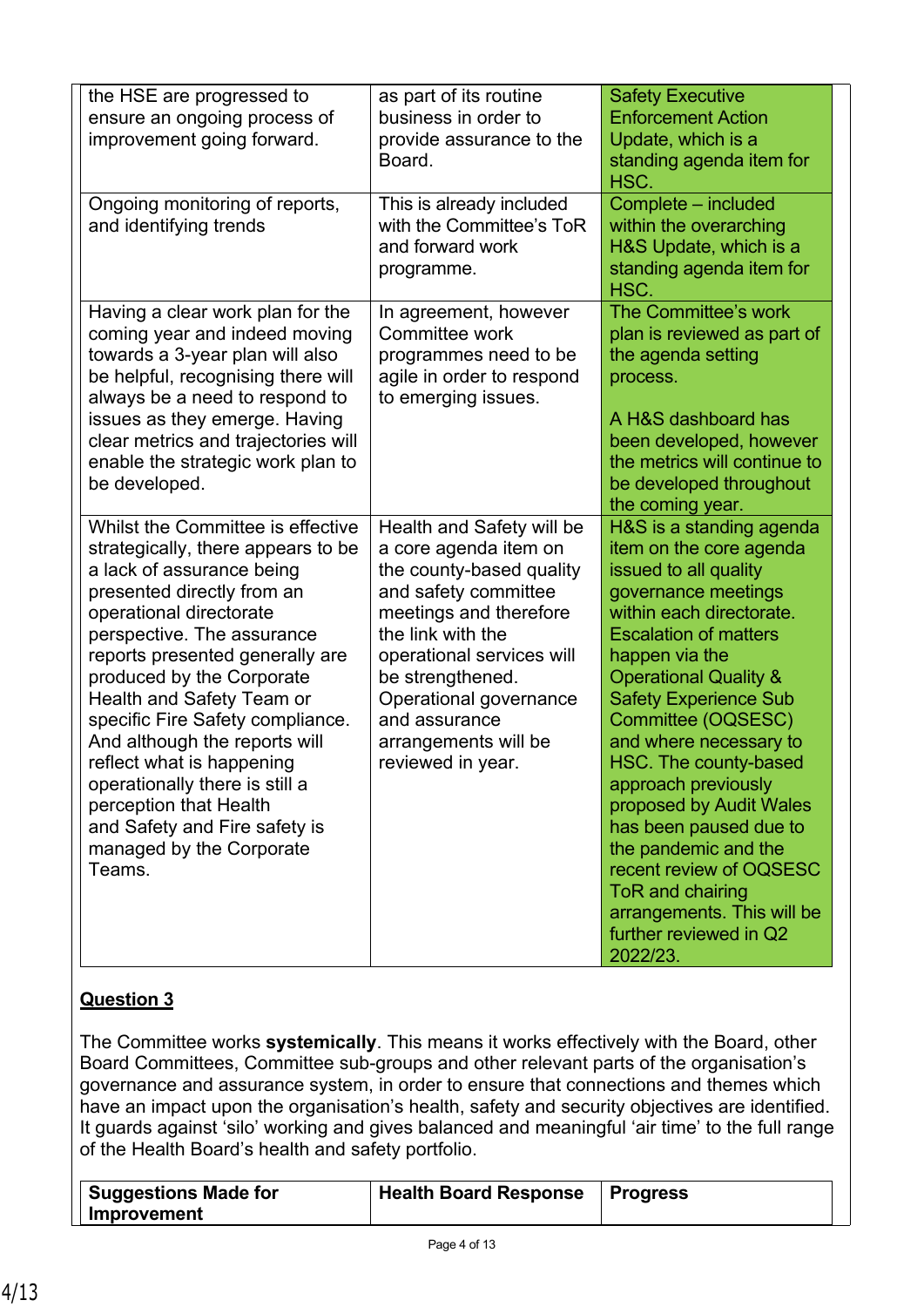| Provide a summary of the trade<br>union health and safety meeting<br>to Mandy Rayani after it's held.                                                                                                                                                                                                                                                                                          | This is outside of the remit<br>of the Committee's ToR.<br>However, this will form<br>part of the formal reporting<br>process of the Health &<br>Safety Team. Further to<br>this, Trade Union<br>representatives are<br>including within the core<br>membership of the HSC. | No response required.                                                                                                                                                                                                         |
|------------------------------------------------------------------------------------------------------------------------------------------------------------------------------------------------------------------------------------------------------------------------------------------------------------------------------------------------------------------------------------------------|-----------------------------------------------------------------------------------------------------------------------------------------------------------------------------------------------------------------------------------------------------------------------------|-------------------------------------------------------------------------------------------------------------------------------------------------------------------------------------------------------------------------------|
| Whilst at present there is a<br>reduction in COVID-19<br>infections, it is important that the<br>Health Board is conscious of<br>staff health and wellbeing.<br>Whilst a number of areas have<br>had opportunities for gardens<br>etc., it is acknowledged that this<br>is not possible on other sites.<br>Therefore, the need to ensure<br>equity is visible when sharing the<br>information. | Recognising this is outside<br>the remit of the<br>Committee, the HDdUHB<br>Chair has established the<br><b>Rest &amp; Recovery Advisory</b><br>Group in order to identify<br>support for staff recovery.                                                                   | No response required;<br>however, the Well-being<br><b>Champion's Network has</b><br>now been established in<br>order to further support<br>staff.                                                                            |
| As the Fire Audit is rolled out, or<br>as a result of further fire<br>inspections, similar working<br>across Committees will be<br>necessary.                                                                                                                                                                                                                                                  | This will be an item for<br>consideration at the<br><b>Committee Chairs'</b><br>meeting which will be<br>established in the near<br>future.                                                                                                                                 | Complete – the inaugural<br><b>Committee Chairs</b><br>meeting took place in<br>September 2021.                                                                                                                               |
| Maintaining the tracker between<br>committees which captures what<br>has been passed to another<br>committee/ sub-committee to<br>scrutinise will be helpful.                                                                                                                                                                                                                                  | The Governance Team<br>maintain a Board Level<br>Committee Tracker,<br>which could be shared at<br>the Committee Chairs'<br>meetings to ensure<br>actions are being<br>progressed.                                                                                          | Complete - update<br>provided ahead of each<br><b>Committee Chairs</b><br>meeting.                                                                                                                                            |
| It would be helpful to see a<br>report produced for the Director<br>of Operations to demonstrate<br>what actions have been<br>implemented following items<br>raised at the previous<br>HSAC. This would demonstrate<br>that actions have been followed<br>up at an operational level.                                                                                                          | Representatives of the<br>Fire Safety Team attend<br>operational meetings to<br>progress actions from<br>HSC. This will be further<br>discussed with the<br><b>Chair/Lead Executive for</b><br>the Committee and the<br>Director of Operations.                             | It is anticipated that this<br>information will be<br>reflected in any update<br>report to HSC or the table<br>of actions. The value of a<br>separate report from the<br><b>Director of Operations will</b><br>be considered. |
| More liaison and discussion with<br>the Chairs of other committees<br>to highlight or identify areas of<br>concern/ triangulation - i.e. staff<br>safety issues.                                                                                                                                                                                                                               | This will be an item for<br>consideration at the<br><b>Committee Chairs'</b><br>meeting which will be<br>established in September<br>2021.                                                                                                                                  | Complete – the inaugural<br><b>Committee Chairs</b><br>meeting took place in<br>September 2021.                                                                                                                               |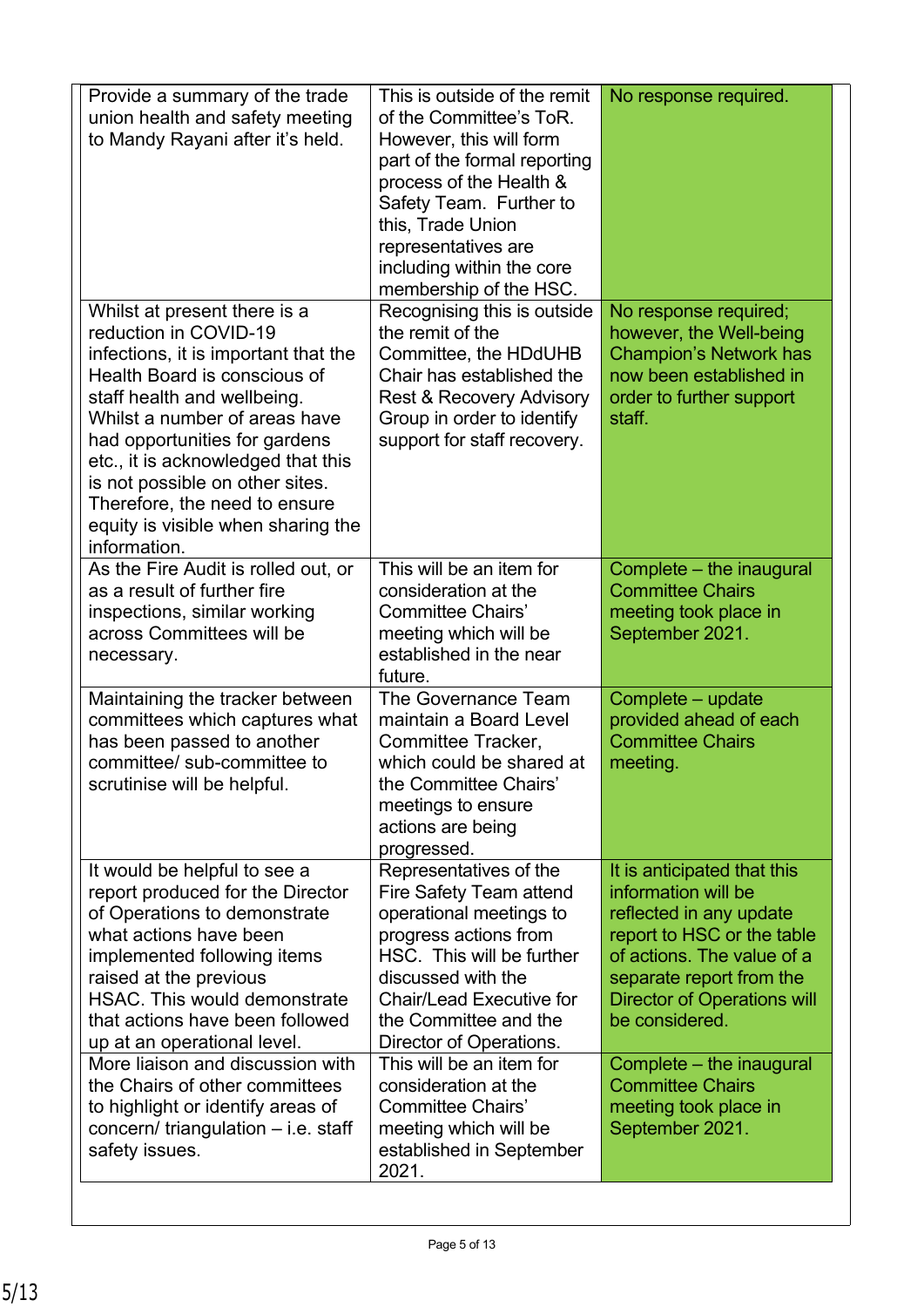The Committee works **intelligently**. This means it draws on a diverse range of reliable data (both quantitative and qualitative) to triangulate information and reveal themes or patterns in regard to health and safety compliance. It uses a range of key indicators to monitor the performance of plans and initiatives to ensure that robust and effective safety management systems are in place to deliver the Health Board's health, safety and security objectives and to fulfil its statutory duties. This relies upon the provision of accurate data, and upon accurate interpretation of the data provided.

| <b>Suggestions Made for</b>                                                                                                                                                                                                                                                                                                                                                                         | <b>Health Board Response</b>                                                                                                                                                                                                                                                          | <b>Progress</b>                                                                                                                                                                                                                                                                     |
|-----------------------------------------------------------------------------------------------------------------------------------------------------------------------------------------------------------------------------------------------------------------------------------------------------------------------------------------------------------------------------------------------------|---------------------------------------------------------------------------------------------------------------------------------------------------------------------------------------------------------------------------------------------------------------------------------------|-------------------------------------------------------------------------------------------------------------------------------------------------------------------------------------------------------------------------------------------------------------------------------------|
| Improvement                                                                                                                                                                                                                                                                                                                                                                                         |                                                                                                                                                                                                                                                                                       |                                                                                                                                                                                                                                                                                     |
| With the information being<br>collected from the new form of<br>Datix, could an outcome report be<br>presented to HSAC outlining the<br>issues identified, in order to<br>establish whether there are<br>trends across the Health Board.                                                                                                                                                            | The H&S Update report<br>could include trends<br>where identified.                                                                                                                                                                                                                    | Complete - included<br>within the overarching<br>H&S Update, which is a<br>standing agenda item for<br>HSC.                                                                                                                                                                         |
| Need to ensure that ALL staff<br>have protected time to undertake<br>learning.                                                                                                                                                                                                                                                                                                                      | This is outside of the<br>scope of the Committee's<br>ToR. This is an<br>operational matter and<br>should be monitored by<br>line managers.                                                                                                                                           | No response required.                                                                                                                                                                                                                                                               |
| Now there is a baseline, receiving<br>updates on training, highlighting<br>areas of concern.                                                                                                                                                                                                                                                                                                        | The H&S Update Report<br>will include this data at<br>regular intervals during the<br>year. This will be reviewed<br>by the Lead Executive.                                                                                                                                           | Complete - included<br>within the overarching<br>H&S Update, which is a<br>standing agenda item for<br>HSC.                                                                                                                                                                         |
| As above (i.e. The introduction of<br>a H&S update report and the<br>development of the H&S<br>measures). Having the analysis<br>provided through the H&S update<br>report will enable richer<br>discussion at Committee<br>(identifying trends, hotspots and<br>celebrating improvement).                                                                                                          | As above, the H&S<br><b>Update Report could</b><br>include this data at regular<br>intervals during the year.<br>This will be reviewed by<br>the Lead Executive.                                                                                                                      | Complete - included<br>within the overarching<br>H&S Update, which is a<br>standing agenda item for<br>HSC.                                                                                                                                                                         |
| Please refer to Q1. Pt 2 (Given<br>the current status on delivery of<br>enforcement measures together<br>with other reports delivered on<br>Fire Safety i.e. Risk assessments,<br>training statistics etc., it could be<br>considered a more tabular<br>approach in the shape of a<br>dashboard type presentation<br>would be more effective with a<br>short SBAR introducing these<br>statistics.) | This approach could be<br>discussed with the report<br>writer. However,<br>whichever format is<br>presented, the information<br>provided needs to enable<br>the Committee to receive<br>assurance on the work<br>being progressed. This will<br>be reviewed by the Lead<br>Executive. | It should be recognised<br>that this is an extensive<br>programme with<br>completion of a number of<br>actions not expected until<br>2025. However, this will<br>be an effective way of<br>improving the report when<br>further progress is made<br>with the delivery<br>programme. |
| A need to present regular reports<br>on incident statistical with the aid                                                                                                                                                                                                                                                                                                                           | As above, the H&S<br><b>Update Report could</b>                                                                                                                                                                                                                                       | Complete - included<br>within the overarching                                                                                                                                                                                                                                       |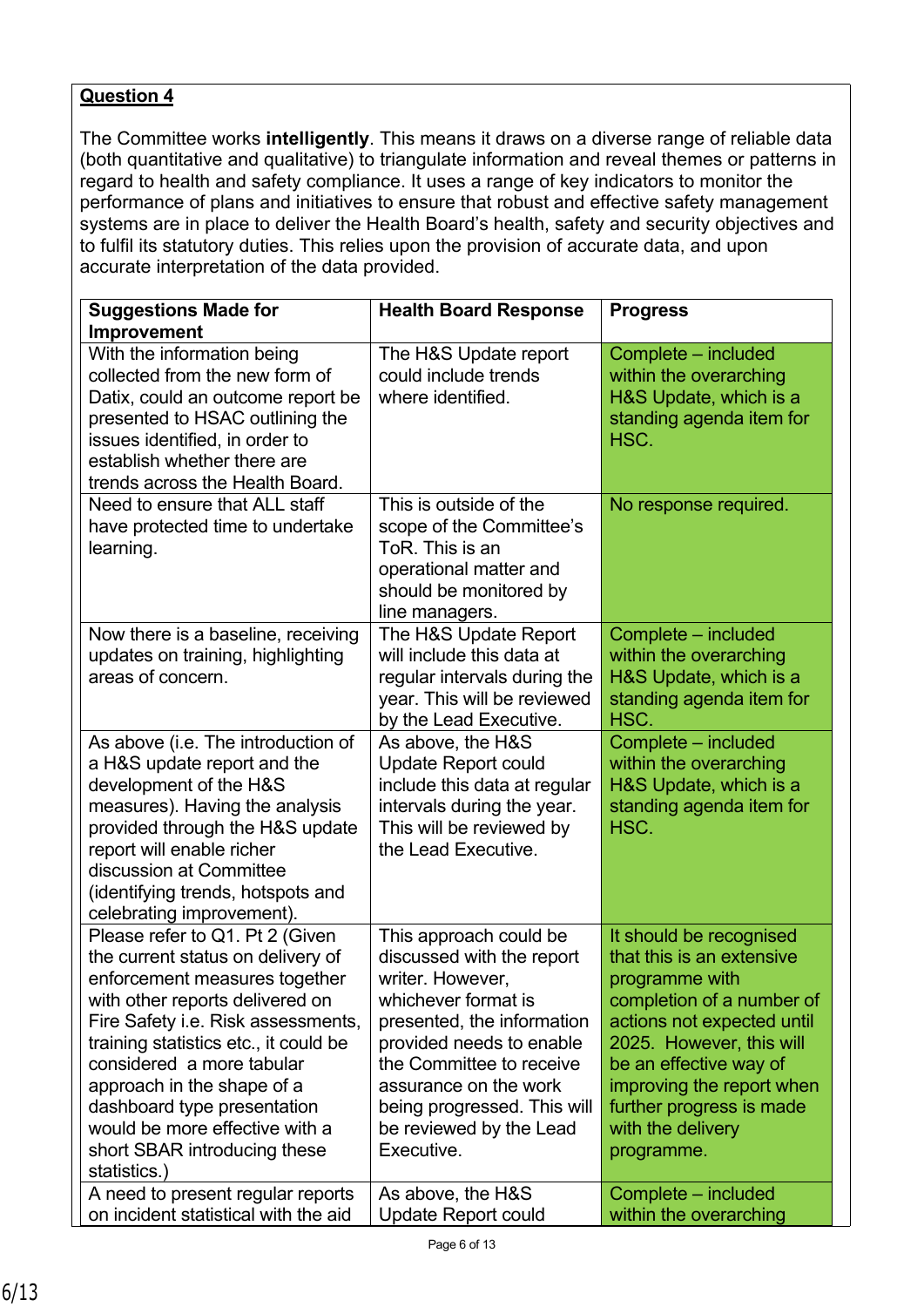| of the Health and Safety<br>dashboard. Providing assurance<br>that incidents are being<br>investigated and lessons<br>learned.                                                                                                                                                                                                                                                                         | include this data at regular<br>intervals during the year.                                                                                                                                                                                                                                                                           | H&S Update, which is a<br>standing agenda item for<br>HSC.                                                             |
|--------------------------------------------------------------------------------------------------------------------------------------------------------------------------------------------------------------------------------------------------------------------------------------------------------------------------------------------------------------------------------------------------------|--------------------------------------------------------------------------------------------------------------------------------------------------------------------------------------------------------------------------------------------------------------------------------------------------------------------------------------|------------------------------------------------------------------------------------------------------------------------|
| Whilst these meetings have been<br>held virtually during the<br>pandemic, would it be possible for<br>the meetings to be held at sites<br>throughout HDdUHB, including<br>community settings and highlight<br>H&S issues/ themes relevant to<br>that site on a rolling basis and<br>also provide IMs with the<br>opportunity to walk around and<br>meet staff to discuss the issues<br>'in real time'. | This links to the site visits<br>work that is being<br>undertaken and will be<br>reported back to a future<br>Board Seminar meeting.<br>The schedule could link to<br>an H&S issue or aligned<br>to the patient safety<br>walkabouts that are<br>reported through the<br>Quality, Safety &<br><b>Experience Committee</b><br>(QSEC). | A programme of site visits<br>commenced in October<br>2021.                                                            |
|                                                                                                                                                                                                                                                                                                                                                                                                        | The potential to rotate<br>meetings with the option<br>for officers to still join<br>meetings virtually. The<br>rotating of meetings will be<br>limited by environment<br>and availability of rooms.                                                                                                                                 | The option to rotate<br>meetings will be<br>considered in future,<br>however currently this is<br>not a viable option. |

The Committee facilitates **learning**. This means it works openly and honestly, encouraging contributions from attendees which represent a fair and reasonable reflection of the realities faced across all services. The Chair sets the leadership tone and is supported by other Independent Members and Executive Members in facilitating and protecting this learning space. The style is based upon robust support/ robust challenge.

| <b>Suggestions Made for</b><br>Improvement                               | <b>Health Board Response</b>                                                                                                                                                                                                                                       | <b>Progress</b>                                                                                                                                          |
|--------------------------------------------------------------------------|--------------------------------------------------------------------------------------------------------------------------------------------------------------------------------------------------------------------------------------------------------------------|----------------------------------------------------------------------------------------------------------------------------------------------------------|
| Promote more online learning<br>utilising ESR and teams at this<br>time. | This is outside of the remit<br>of the HSC, however the<br><b>Electronic Staff Record</b><br>(ESR) Team already<br>provide an expansive on-<br>line learning programme<br>for staff aligned to their<br>role within the Health<br>Board and their area of<br>work. | No response required.                                                                                                                                    |
| To keep encouraging everyone to<br>contribute.                           | This is outside of the remit<br>of the HSC, however<br>online ESR learning and<br>the quarterly Health &<br>Safety leaflet shared with<br>staff will take this forward.                                                                                            | Profile is being raised as<br>part of the Induction<br><b>Training for Managers and</b><br>encouraging ownership of<br>personal H&S<br>responsibilities. |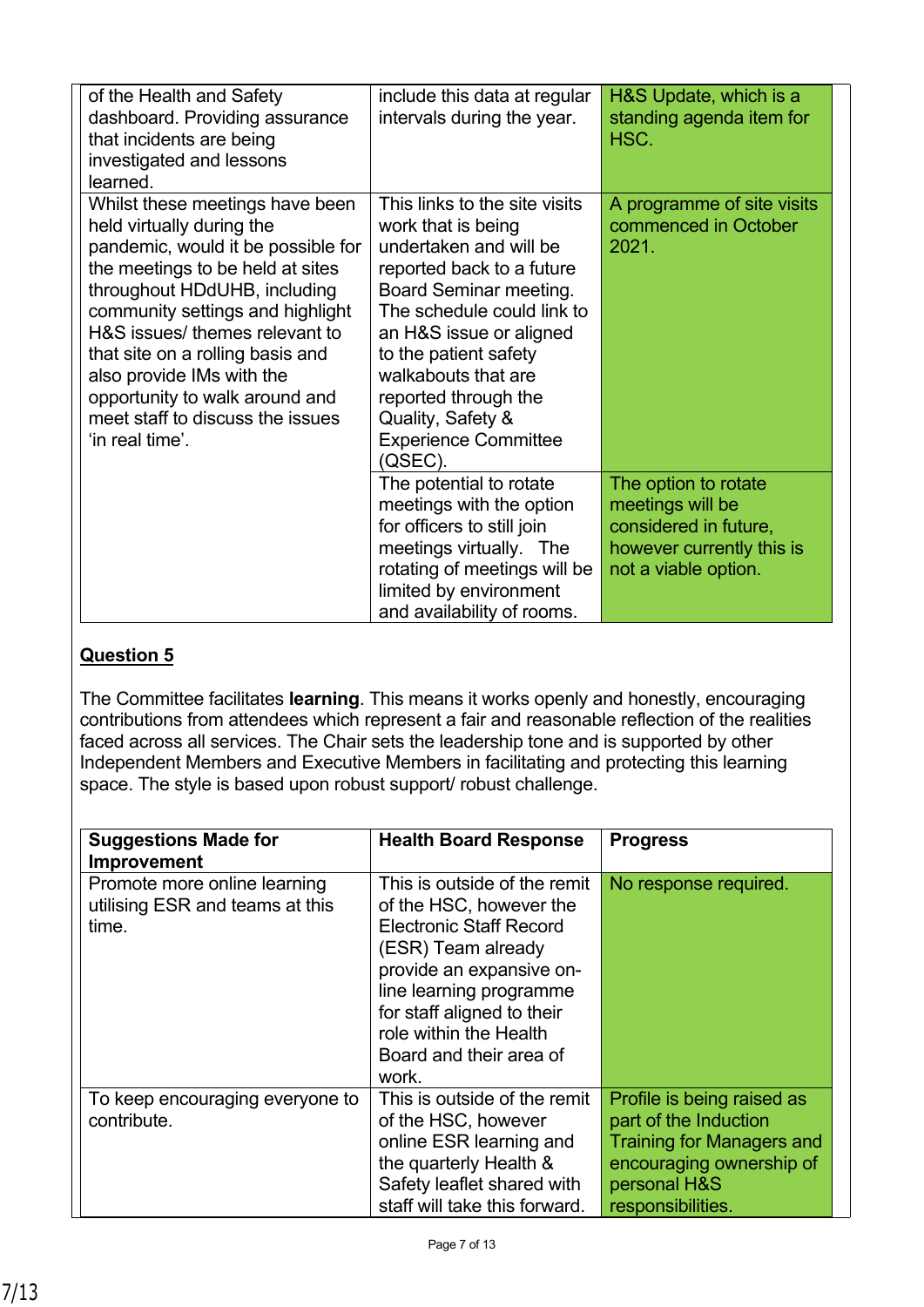| Moving to having deep dive into<br>sites/ clinical areas on H&S<br>matters.                                                                                                                                                                                                                                                     | This has already been<br>agreed, areas have been<br>identified and will be<br>included within the HSC<br>work programme.                                                                                                                                                                                                                                                                                                    | No response required.                                                                                                                                                                                                                                                             |
|---------------------------------------------------------------------------------------------------------------------------------------------------------------------------------------------------------------------------------------------------------------------------------------------------------------------------------|-----------------------------------------------------------------------------------------------------------------------------------------------------------------------------------------------------------------------------------------------------------------------------------------------------------------------------------------------------------------------------------------------------------------------------|-----------------------------------------------------------------------------------------------------------------------------------------------------------------------------------------------------------------------------------------------------------------------------------|
| Continue to facilitate honest<br>discussion and acknowledge the<br>risks being managed, escalating<br>to Board when assurance cannot<br>be provided or out-with the<br>organisations ability to deliver-<br>that way the service will continue<br>to be open and honest but also<br>engage in the improvement work<br>required. | The Health Board has<br>committed to being open<br>and honest with the public<br>it serves, by continuing to<br>live stream Board<br>meetings during the<br>pandemic. In addition, all<br>papers and minutes of<br>Board level Committees,<br>are available to view on<br>the Health Board's<br>website.                                                                                                                    | No response required.                                                                                                                                                                                                                                                             |
| No real need to improve $-$<br>perhaps at the start of the<br>meeting for the Chair to reiterate<br>the need for members to be<br>open and honest when reporting<br>and sharing concerns.                                                                                                                                       | Linked to above response.<br>The Health Board has<br>committed to being open<br>and honest with the public<br>it serves, by continuing to<br>live stream Board<br>meetings during the<br>pandemic. In addition, all<br>papers and minutes of<br>Board level Committees,<br>are available to view on<br>the Health Board's<br>website. A reminder will<br>also be issued regarding<br>the role of an assurance<br>committee. | Complete.                                                                                                                                                                                                                                                                         |
| As point 4 - visiting different sites<br>could improve greater<br>understanding and learning about<br>the environmental demands and<br>situations which can impact<br>progress with certain issues and<br>promote active debate<br>situationally.                                                                               | This links to the site visits<br>work that is being<br>undertaken and will be<br>reported back to a future<br>Board Seminar meeting.<br>The schedule could link to<br>a H&S issue or aligned to<br>the patient safety<br>walkabouts that are<br>reported through QSEC.                                                                                                                                                      | A programme of site visits<br>commenced in October<br>2021. However, the<br><b>Health Board is still</b><br>responding to a global<br>pandemic and when it is<br>safe to do so, the<br>independent Members site<br>visits will recommence as<br>will patient safety<br>walkabouts |
|                                                                                                                                                                                                                                                                                                                                 | The potential to rotate<br>meetings with the option<br>for officers to still join<br>meetings virtually. The<br>rotating of meetings will be<br>limited by environment<br>and availability of rooms.                                                                                                                                                                                                                        | The option to rotate<br>meetings will be<br>considered in future,<br>however currently this is<br>not a viable option.                                                                                                                                                            |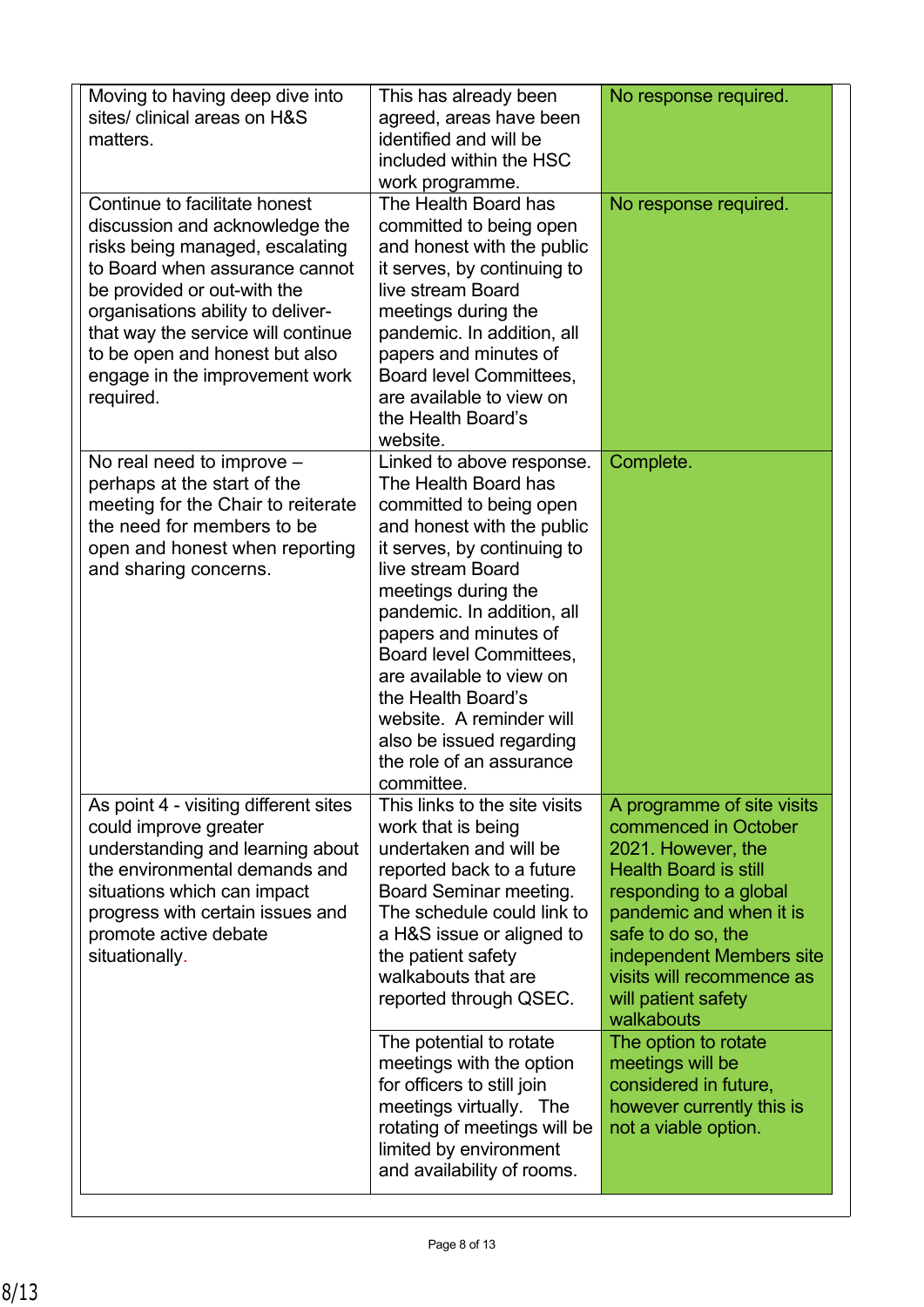The Committee champions **continuous improvement**. This means it adopts a mindset and methodologies which enable it to lead and oversee a clear journey of improvement in respect of the Health Board's health, safety and security objectives, and the fulfilment of its statutory duties.

| <b>Suggestions Made for</b><br><b>Improvement</b>                                                                                                                                                                                                        | <b>Health Board Response</b>                                                                                                                                                                                                                                           | <b>Progress</b>                                                                                                                                          |
|----------------------------------------------------------------------------------------------------------------------------------------------------------------------------------------------------------------------------------------------------------|------------------------------------------------------------------------------------------------------------------------------------------------------------------------------------------------------------------------------------------------------------------------|----------------------------------------------------------------------------------------------------------------------------------------------------------|
| Promote greater understanding<br>of Health and Safety at manager<br>and service delivery manager<br>level, ensuring that people are<br>aware that Health and Safety is<br>a legal requirement.                                                           | This is outside the remit of<br>the HSC, however ESR<br>online learning and the<br>quarterly Health & Safety<br>leaflet shared with staff<br>will take this forward.                                                                                                   | No response required.                                                                                                                                    |
| To encourage staff to fill out<br>DATIX appropriately should<br>situations arise. Ensure regular<br>training for all staff on DATIX<br>regularly as new staff arrive in<br>the HB.                                                                       | This is outside of the<br>scope of the Committee's<br>ToR. This is an<br>operational matter and<br>should be monitored by<br>line managers.                                                                                                                            | No response required.                                                                                                                                    |
| As the Committee has only been<br>established for just over a year<br>and it has operated during<br>COVID-19, going forward,<br>having other members of the<br>team attending for a specific<br>items, e.g. Violence and<br>Aggression would be welcome. | Where necessary report<br>writers will be invited to<br>present at HSC.                                                                                                                                                                                                | No response required.                                                                                                                                    |
| Manage expectation with clear<br>achievable timelines for delivery<br>being agreed through executive<br>leads.                                                                                                                                           | In agreement, however<br>this is outside of the scope<br>of the Committee's ToR.                                                                                                                                                                                       | No response required.                                                                                                                                    |
| Promote the work of the<br>Committee via a global '7 minute<br>briefing' or similar format,<br>sharing some of the topics<br>tackled by the Committee<br>over a 12-month period.                                                                         | Whilst this is outside of the<br>remit of the Committee's<br>ToR, the Health & Safety<br>and Fire Service teams<br>could take this forward.                                                                                                                            | During 2022, the Health &<br><b>Safety and Fire Service</b><br>teams will prepare a<br>combined 7-minute<br>briefing associated with<br>the work of HSC. |
| The IM walk around.                                                                                                                                                                                                                                      | This links to the site visits<br>work that is being<br>undertaken and will be<br>reported back to a future<br>Board Seminar meeting.<br>The schedule could link to<br>a H&S issue or aligned to<br>the patient safety<br>walkabouts that are<br>reported through QSEC. | A programme of site visits<br>commenced in October<br>2021.                                                                                              |

### **Question 7**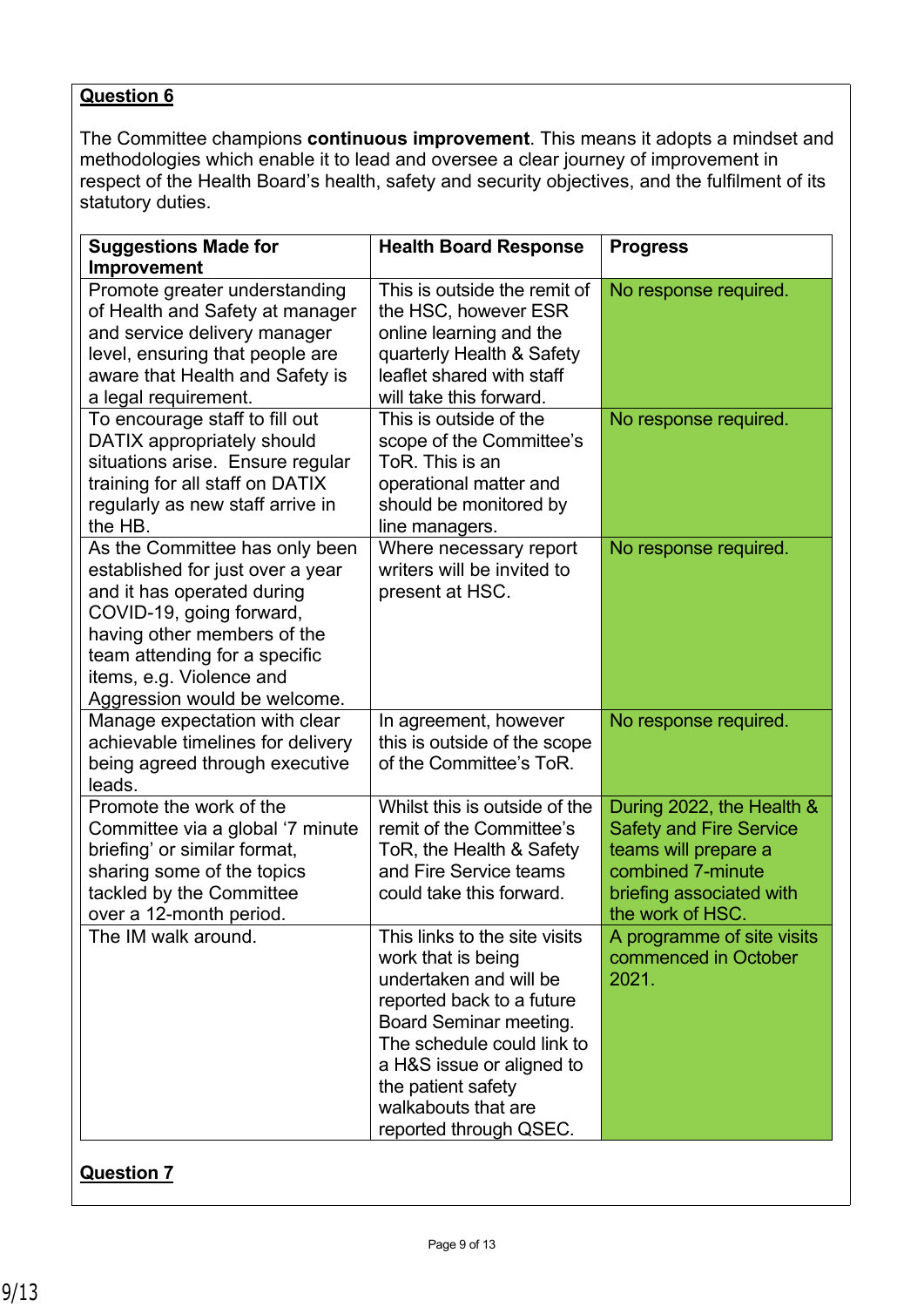The Committee works **proactively**. This means it is organised in its work plan, sensitive to the dynamic environment in which the Health Board operates, and searching in its enquiries. It is curious, and willing to pursue demanding issues in the interests of achieving Health and Safety compliance and in promoting the sustainable use of resources to achieve better outcomes. It uses the organisation's risk management processes effectively to scrutinise risks and ensure that long-standing risks and issues do not become normalised or tolerated beyond the Board's risk appetite.

| <b>Suggestions Made for</b><br>Improvement                                                                                                                                                                                                                                                                                                                                                                                      | <b>Health Board Response</b>                                                                                                                                                                                                                | <b>Progress</b>                                                                                                                                                                                                                                                                                                                                                                                                                |
|---------------------------------------------------------------------------------------------------------------------------------------------------------------------------------------------------------------------------------------------------------------------------------------------------------------------------------------------------------------------------------------------------------------------------------|---------------------------------------------------------------------------------------------------------------------------------------------------------------------------------------------------------------------------------------------|--------------------------------------------------------------------------------------------------------------------------------------------------------------------------------------------------------------------------------------------------------------------------------------------------------------------------------------------------------------------------------------------------------------------------------|
| Each Health and Safety team<br>member who has a responsibility<br>for a dedicated area could do a<br>biannual update report<br>presented to the Health and<br><b>Safety Committee for</b><br>reassurance. I know this is just a<br>newly developing team and they<br>haven't been able to do site<br>inspections as such, but<br>hopefully we could get some<br>progress reports on that.                                       | To discuss further with<br>the Chair and Lead<br><b>Executive Director to</b><br>review if this should be<br>incorporated into the<br>work programme.                                                                                       | This approach has been<br>agreed with the HSC<br><b>Executive Lead and the</b><br>Head of Health, Safety &<br>Security and discussed at<br>agenda setting meetings.<br>It has been agreed that a<br>specific Regulation or<br><b>Corporate Risk will be</b><br>included on the agenda of<br><b>HSC meetings going</b><br>forward and that the<br>relevant team member will<br>attend to respond to this<br>particular element. |
| That any new plans for offices<br>and new builds takes into<br>account the need for single<br>rooms for patients, office spaces<br>needs to be appropriate.<br>Reduce hot-desking as this<br>means total removal of previous<br>person's work items. Encourage<br>home working where possible<br>and feasible.                                                                                                                  | Whilst this is outside of the<br>remit of the Committee's<br>ToR, the programme<br>business case for the new<br>hospital has noted the<br>increase in home working<br>and has included these<br>changes in the plans, for<br>consideration. | No response required.                                                                                                                                                                                                                                                                                                                                                                                                          |
| There is sometimes a temptation<br>for some individuals to want to<br>engage in operational detail at<br>Committee however this is<br>managed well by the Chair.<br>Having the work plan also<br>ensures that members feel<br>comfortable that matters will be<br>brought back/ dealt with. Moving<br>to a 3- year strategic work plan<br>will help, but such a plan will<br>need to be iterative and be<br>regularly reviewed. | In agreement, Committee<br>work programmes need<br>to be agile in order to<br>respond to emerging<br>issues.                                                                                                                                | No response required.                                                                                                                                                                                                                                                                                                                                                                                                          |
| Use of PowerPoint slides as a<br>standard way to present the risk<br>register item.                                                                                                                                                                                                                                                                                                                                             | In order to ensure<br>consistency, risk reports<br>need to be presented in<br>the agreed Health Board<br>format. However, when a                                                                                                            | No response required.                                                                                                                                                                                                                                                                                                                                                                                                          |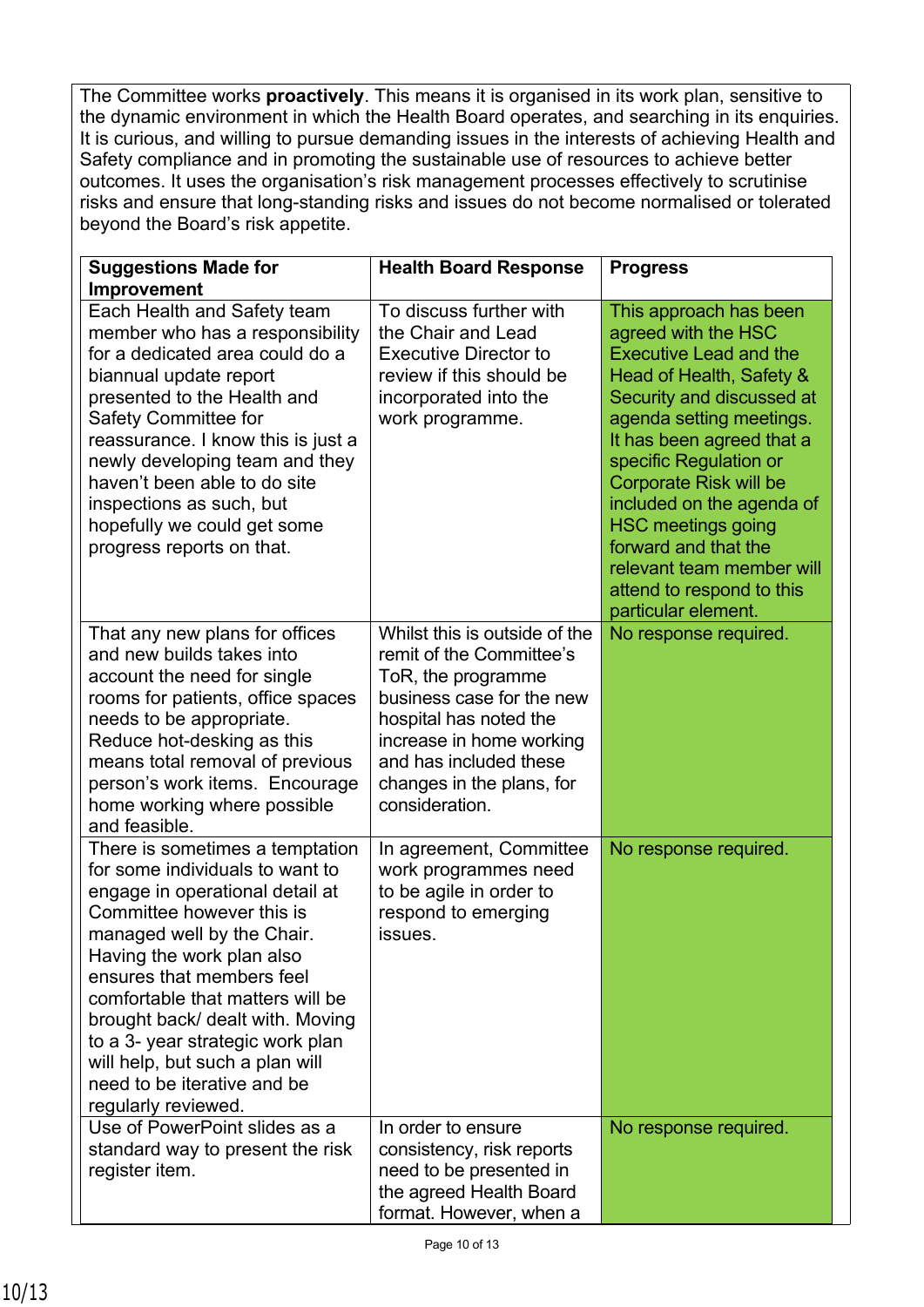|                                                            | deep dive in a specific<br>area has been requested,<br>Power Point slides could<br>be used to present the<br>data. |                                                                                                             |
|------------------------------------------------------------|--------------------------------------------------------------------------------------------------------------------|-------------------------------------------------------------------------------------------------------------|
| Continue to address non-<br>compliance of risk management. | In agreement, the H&S<br><b>Update Report could</b><br>include this data at regular<br>intervals during the year.  | Complete - included<br>within the overarching<br>H&S Update, which is a<br>standing agenda item for<br>HSC. |

Are there any domains of effective assurance which you think are not covered above? What are they?

| <b>Suggestions Made for</b><br>Improvement                                                                                                                                                                                                           | <b>Health Board Response</b>                                                                                                                                                                                                       | <b>Progress</b>                                                                                               |
|------------------------------------------------------------------------------------------------------------------------------------------------------------------------------------------------------------------------------------------------------|------------------------------------------------------------------------------------------------------------------------------------------------------------------------------------------------------------------------------------|---------------------------------------------------------------------------------------------------------------|
| Develop more online learning<br>packages and team training -<br>this could extend after the<br>COVID-19 release as it may<br>allow more people to attend. If<br>this is not affective in the future<br>then we can go back to<br>classroom learning. | This is outside of the remit<br>of the Committee's ToR.<br>The ESR team already<br>provide an expansive on-<br>line learning programme<br>for staff aligned to their<br>role within the Health<br>Board and their area of<br>work. | No response required.                                                                                         |
| All domains covered                                                                                                                                                                                                                                  | No response required.                                                                                                                                                                                                              | No response required.                                                                                         |
| (Re. the level of incidents<br>reported and what is being done<br>to prevent reoccurrence)<br>Perhaps inclusion within the<br>Director of Operations report.                                                                                         | Any concerns identified<br>could be included within<br>the Fire Safety Update<br>Report.                                                                                                                                           | Complete – included<br>within the Fire Safety<br>Update Report which is a<br>standing agenda item for<br>HSC. |

### **Question 9**

Extraordinary question for 2020/21 relating to COVID-19

The Committee has sought to play a proactive role in the COVID-19 response, specifically in terms of assurance around health and safety risks and other implications arising from the pandemic. It has made a range of adjustments to reflect the rapidly changing circumstances that the Health Board has faced. What learning points should we take with us post-COVID?

| <b>Suggestions Made for</b><br>Improvement                                                   | <b>Health Board Response</b>                                                                                                                | <b>Progress</b>       |
|----------------------------------------------------------------------------------------------|---------------------------------------------------------------------------------------------------------------------------------------------|-----------------------|
| Not overfill spaces for people to<br>work in - have more hot desk<br>and homeworking.        | This is outside of the<br>scope of the Committee's<br>ToR. This is an<br>operational matter and<br>should be monitored by<br>line managers. | No response required. |
| That staff are adaptable and<br>resourceful, but they need to be<br>thanked more frequently. | At Board meetings<br>throughout the pandemic,<br>the HDdUHB Chair has                                                                       | No response required. |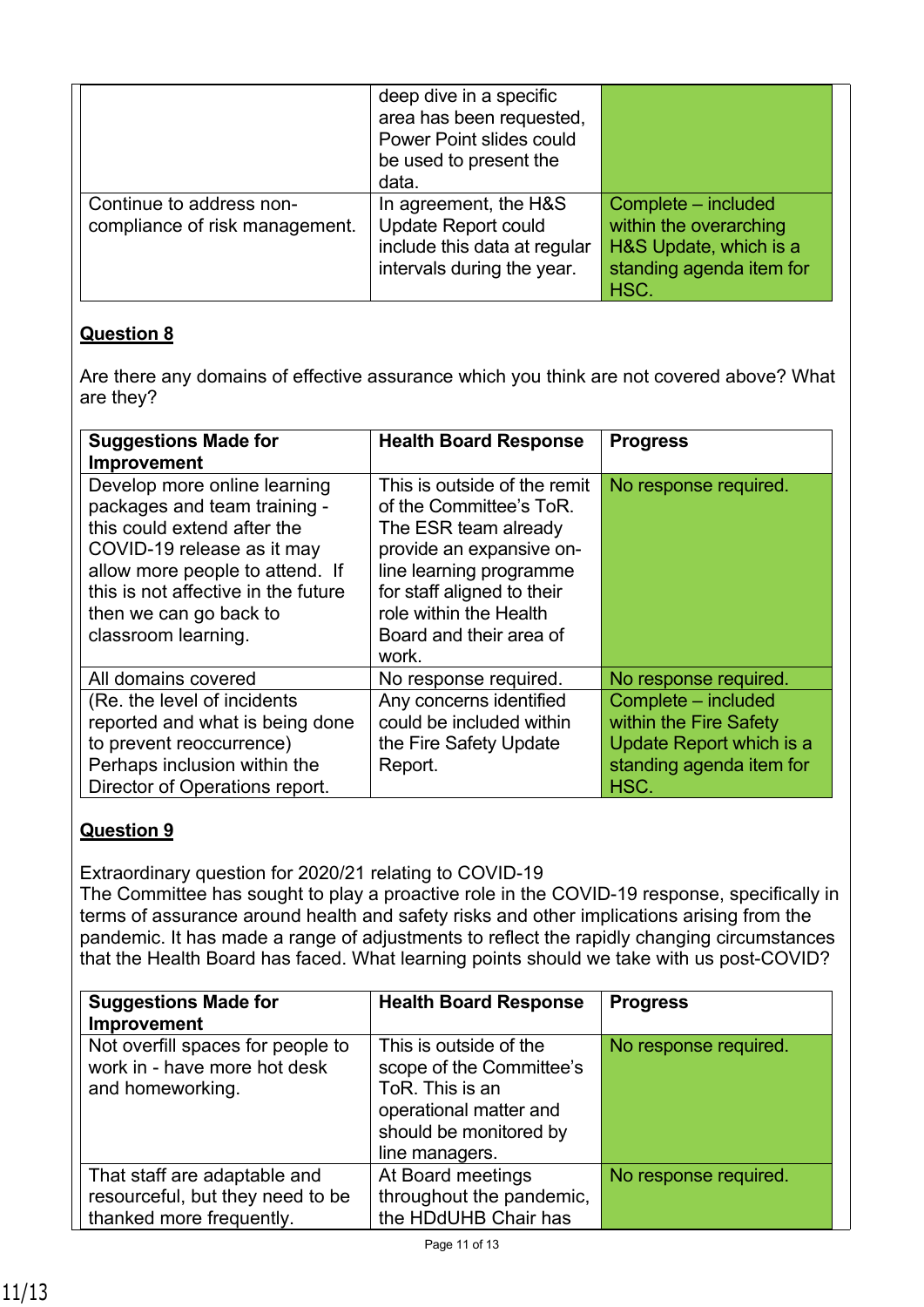|                                                                                                                                                                                                                          | expressed thanks to all<br>staff for their commitment<br>and dedication. This is<br>outside of the scope of<br>the Committee's ToR.                                                                   |                                                                                                                                                                                                                      |
|--------------------------------------------------------------------------------------------------------------------------------------------------------------------------------------------------------------------------|-------------------------------------------------------------------------------------------------------------------------------------------------------------------------------------------------------|----------------------------------------------------------------------------------------------------------------------------------------------------------------------------------------------------------------------|
| The opportunity Teams has<br>provided for engagement and<br>valuing people's time, but don't<br>continue to hold all meetings in<br>the virtual space- don't<br>underestimate the impact of<br>people being in the room. | As social distancing<br>regulations decrease, it<br>will be possible for more<br>Members to attend<br>meetings in person.<br>However, the option to<br>join meetings virtually will<br>be maintained. | The management of<br>meetings will continue to<br>be monitored to ensure<br>individuals have the option<br>to attend both in person<br>and virtually.                                                                |
| Empowerment to just get on and<br>do the job.                                                                                                                                                                            | In agreement, however<br>this is an operational<br>matter and outside of the<br>scope of the Committee's<br>ToR.                                                                                      | No response required.                                                                                                                                                                                                |
| Teamwork and collaboration with<br>departments working across the<br>Board, including both Primary<br>and Secondary care.                                                                                                | In agreement.                                                                                                                                                                                         | No response required.                                                                                                                                                                                                |
| Advantages of working safely at<br>home – need to potentially invest<br>financially in this agenda topic.                                                                                                                | This is outside of the<br>scope of the Committee's<br>ToR. This is an<br>operational matter and<br>should be monitored by<br>line managers.                                                           | No response required.                                                                                                                                                                                                |
| How staff have maintained but<br>challenged traditional ways of<br>working and how a mix of virtual<br>and in-person meetings would<br>make the committee more<br>effective.                                             | In agreement, the option<br>to join meetings virtually<br>will be maintained.                                                                                                                         | The management of<br>meetings will continue to<br>be monitored to ensure<br>individuals have the option<br>to attend both in person<br>and virtually, given that we<br>are still responding to a<br>global pandemic. |

### **Argymhelliad / Recommendation**

The Health & Safety Committee is requested to receive assurance that any actions from the HSC Self-Assessment 2020/21 are being progressed within the agreed timescales.

| <b>Amcanion: (rhaid cwblhau)</b><br>Objectives: (must be completed) |                                                                                                                                                                                                                                                       |
|---------------------------------------------------------------------|-------------------------------------------------------------------------------------------------------------------------------------------------------------------------------------------------------------------------------------------------------|
| Committee ToR Reference:<br>Cyfeirnod Cylch Gorchwyl y Pwyllgor:    | 10.5 The Board Secretary, on behalf of the Board,<br>shall oversee a process of regular and rigorous<br>assessment and evaluation of<br>the<br>self<br>Committee's performance and operation,<br>including that of any sub-committees<br>established. |
| Cyfeirnod Cofrestr Risg Datix a Sgôr<br>Cyfredol:                   | Not Applicable                                                                                                                                                                                                                                        |